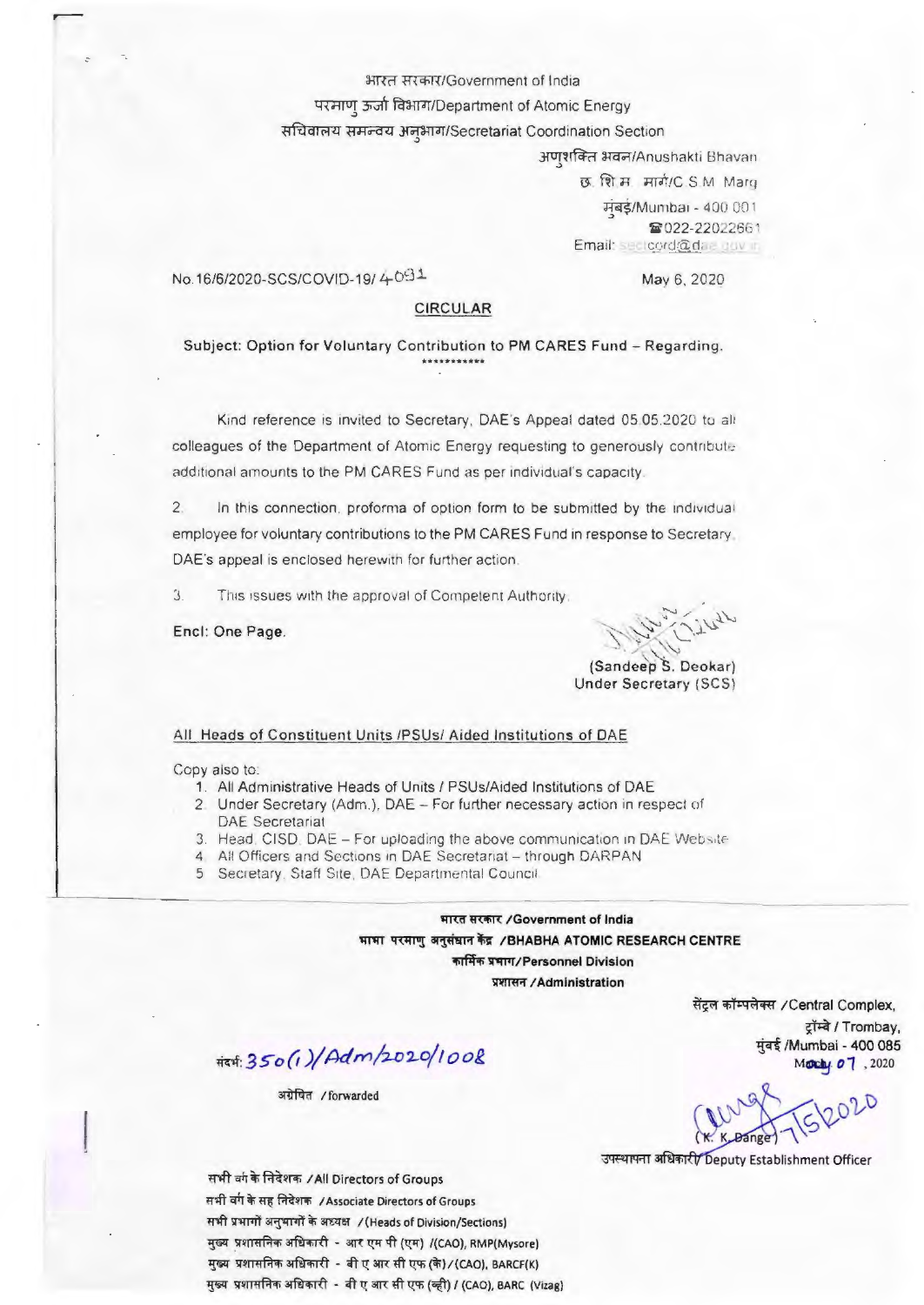# Government of India Department of Atomic Energy

Anushakti Bhavan C.S.M. Marg. Mumbai - 400 001.

No. T-10 /2020

May 5, 2020

## **APPEAL**

Dear Colleagues,

As you are all aware, the entire world is facing a grave challenge caused by the COVID-19 pandemic and a complete lockdown in India was the only solution available to limit the spread of the infection. In these difficult times, massive efforts and resources are being channelized by the government to augment health care services and to make available basic necessities to the populace at large. However, looking forward, it is clear that very large financial resources are required to be mobilized to not only to tackle the ongoing crisis but also to mitigate the hardships of the less fortunate countrymen who face a grim situation due to loss of livelihoods caused due to the lockdown.

We have already taken a step by contributing one day's salary towards the PM Cares Fund to serve this cause. It is my earnest appeal to all my colleagues to extend the gesture by generously contributing additional amounts to this fund as per their individual capacities. I sincerely feel that as caring and responsible citizens of this country, this gesture will create a feeling of happiness and satisfaction towards fulfilling a national duty.

The modality of making this contribution will be communicated shortly. I am sure, that all of you will come forward with generous contributions for helping our fellow citizens.

I hope that all of you are taking good care of your and your family's health and staying safe.

JAI HIND.

Secretary

**All DAE Colleagues**